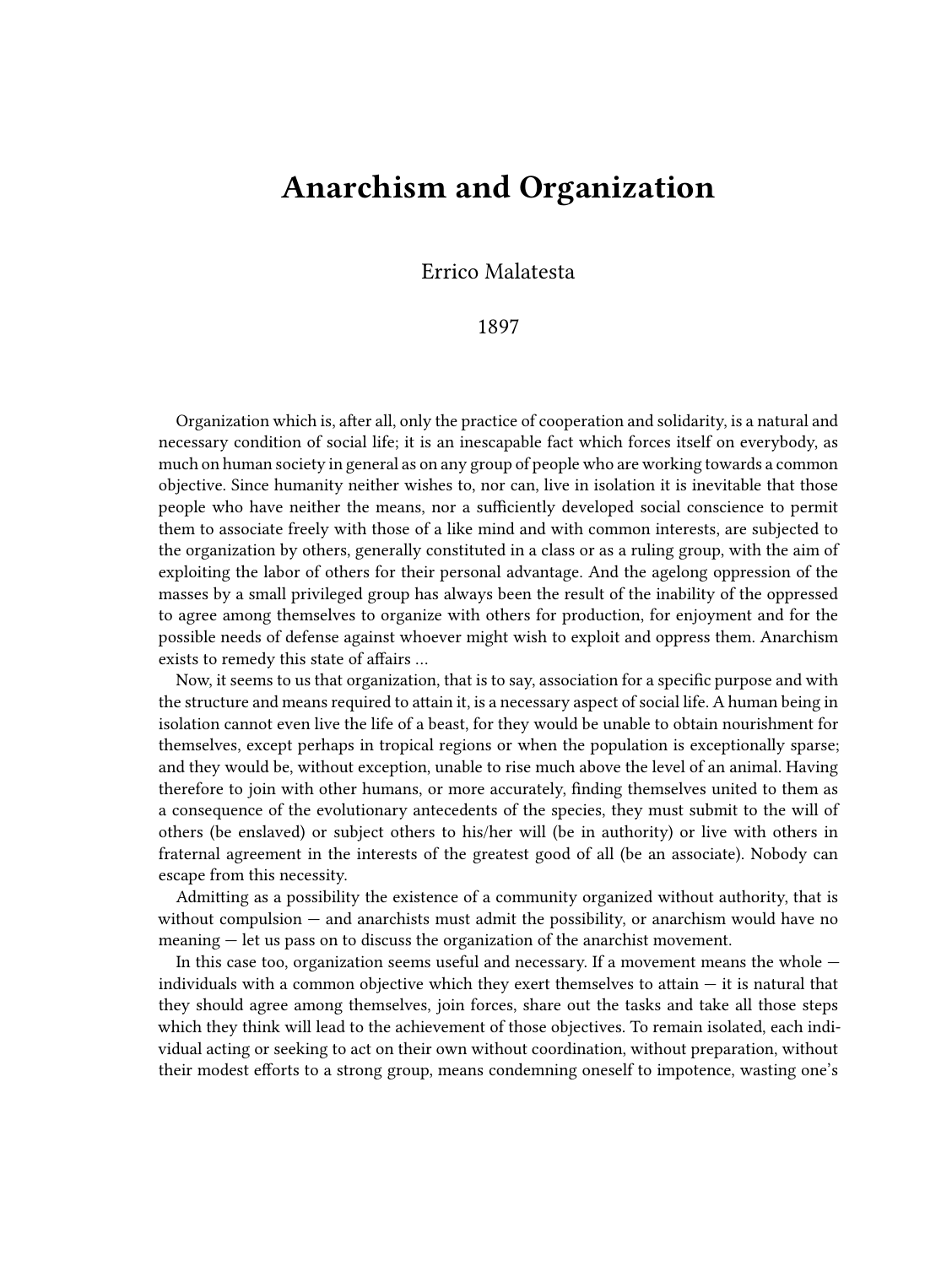efforts in small ineffectual action, and to lose faith very soon in one's aims and possibly being reduced to complete inactivity.

A mathematician, a chemist, a psychologist or a sociologist may say they have no programme or are concerned only with establishing the truth. They seek knowledge, they are not seeking to do something. But anarchism and socialism are not sciences; they are proposals, projects, that anarchists and socialists seek to realize and which, therefore need to be formulated as definite programs.

If it is true that organization creates leaders; if it is true that anarchists are unable to come together and arrive at an agreement without submitting themselves to an authority, this means that they are not yet very good anarchists, and before thinking of establishing an anarchist society within the world they must think of making themselves able to live anarchistically. The remedy does not lie in the abolition of organization but in the growing consciousness of each individual member. In small as well as large societies, apart from brute force, of which it cannot be a question for us, the origin and justification for authority lies in social disorganization.

When a community has needs and its members do not know how to organize spontaneously to provide them, someone comes forward, an authority who satisfies those needs by utilizing the services of all and directing them to their liking. If the roads are unsafe and the people do not know what measures to take, a police force emerges which in return for whatever services it renders expects to be supported and paid, as well as imposing itself and throwing its weight around; if some article is needed, and the community does not know how to arrange with the distant producers to supply it in exchange for goods produced locally, the merchant will appear who will profit by dealing with the needs of one section to sell and of the other to buy, and impose his/her own prices both on the producer and the consumer. This is what has happened in our midst; the less organized we have been, the more prone are we to be imposed on by a few individuals. And this is understandable. So much so that organization, far from creating authority, is the only cure for it and the only means whereby each one of us will get used to taking an active and conscious part in the collective work, and cease being passive instruments in the hands of leaders.

But an organization, it is argued, presupposes an obligation to coordinate one's own activities with those of others; thus it violates liberty and fetters initiative. As we see it, what really takes away liberty and makes initiative impossible is the isolation which renders it powerless. Freedom is not an abstract right but the possibility of acting; this is true among ourselves as well as society as a whole. And it is by cooperation with our fellow human beings that we find the means to express our activity and our power of initiative.

An anarchist organization must allow for complete autonomy, and independence, and therefore full responsibility, to individuals and groups; free agreement between those who think it useful to come together for cooperative action, for common aims; a moral duty to fulfill one's pledges and to take no action which is contrary to the accepted programme. On such bases one then introduces practical forms and suitable instruments to give real life to the organization. Thus the groups, the federation of groups, the federations of federations, meetings, congresses, correspondence committees and so on. But this also must be done freely, in such a way as not to restrict the thought and the initiative of individual members, but only to give greater scope to the efforts which in isolation would be impossible or ineffective. Thus for an anarchist organization congress, in spite of all the disadvantages from which they suffer as representative bodies, are free from authoritarianism in any shape or form because they do not legislate and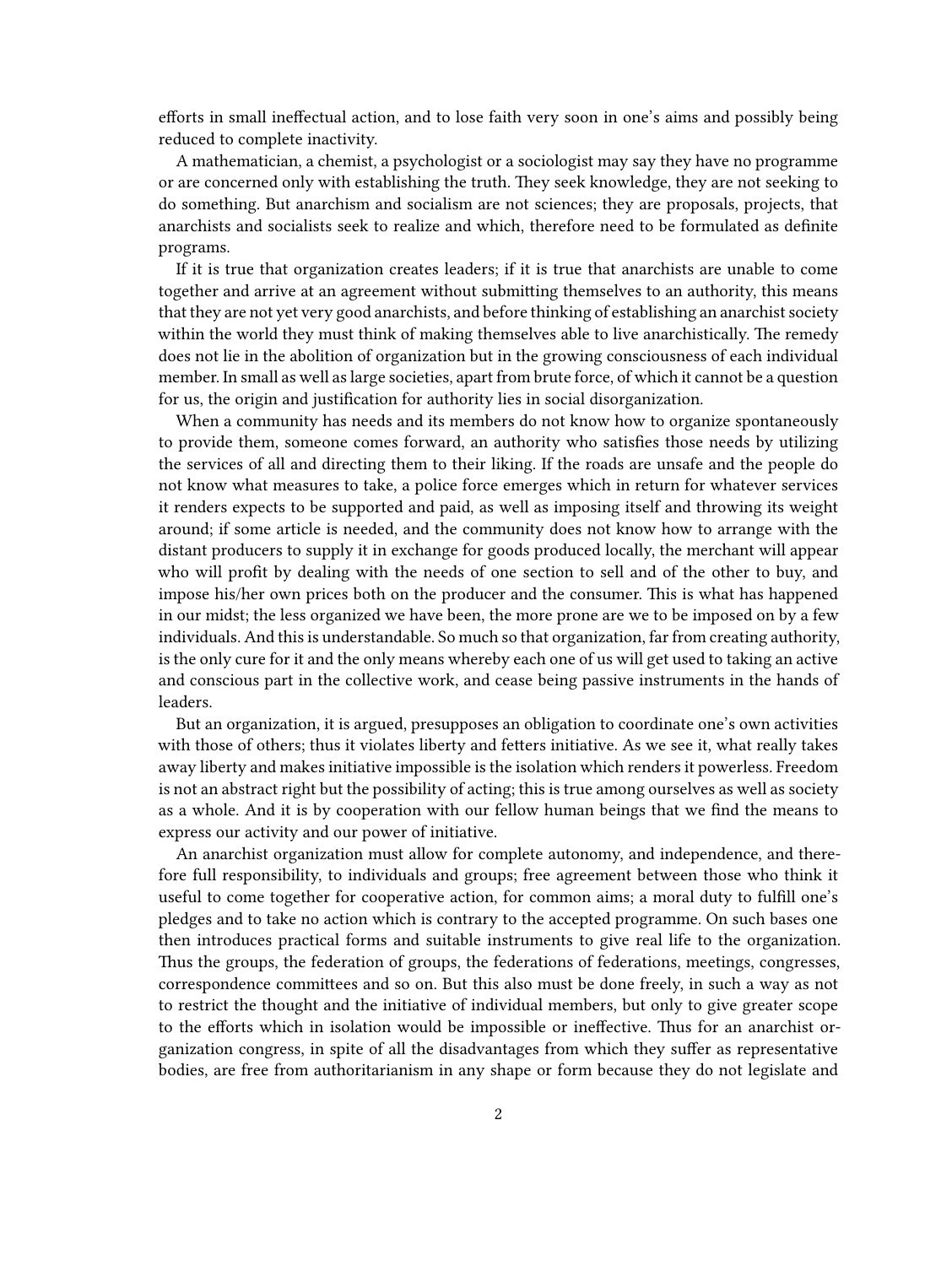do not impose their deliberations on others. They serve to maintain and increase personal contacts among the most active comrades, to summarize and encourage programmatic studies on the ways and means for action; to acquaint everybody with the situation in the regions and the kind of action most urgently needed; to summarize the various currents of anarchist opinions at the time and to prepare some kind of statistics therefrom. And their decisions are not binding, but simply suggestions, advice and proposals to submit to all concerned, and they do not become binding and executive except for those who accept them and for as long as they accept them. The administrative organs they nominate  $-$  Correspondence Commissions, etc.  $-$  have no directive powers, do not take initiatives except for those who specifically solicit and approve of them, and have no authority to impose their own views, which they can certainly hold and propagate as groups of comrades, but which cannot be presented as the official views of the organization. They publish the resolutions of the congresses and the opinions and proposals communicated to them by groups and individuals; and they act for those who want to make use of them, to facilitate relations between groups, and cooperation between those who are in agreement on various initiatives; each is free to correspond with whoever he/she likes direct, or make use of the other committees nominated by specific groupings.

In an anarchist organization individual members can express any opinion and use every tactic which is not in contradiction with the accepted principles and does not interfere with the activities of others. In every case a particular organization last so long as the reasons for union are superior to those for dissension; otherwise it disbands and makes way for other, more homogenous groupings. Certainly the life and permanence of an organization is a condition for success in the long struggle before us, and besides, it is natural that every institution should by instinct aim at lasting indefinitely. But the duration of a libertarian organization must be the result of the spiritual affinity of its members and of the adaptability of its constitution to the continually changing circumstances. When it can no longer serve a useful purpose it is better that it should die.

We would certainly be happy if we could all get along well together and unite all the forces of anarchism in a strong movement; but we do not believe in the solidity of organizations which are built on concessions and assumptions and in which there is no real agreement and sympathy between members. Better disunited than badly united. But we would wish that each individual joined their friends and that there should be no isolated forces, or lost forces.

It remains for us to speak of the organization of the working and oppressed masses for resistance against both the government and the employers. Workers will never be able to emancipate themselves so long as they do not find in union the moral, economic and physical strength that is needed to subdue the organized might of the oppressors.

There have been anarchists, and there still are some, who while recognizing the need to organize today for propaganda and action, are hostile to all organizations which do not have anarchism as their goal or which do not follow anarchist methods of struggle. To those comrades it seemed that all organized forces for an objective less than radically revolutionary, were forces that the revolution was being deprived of. It seems to us instead, and experience has surely already confirmed our view, that their approach would condemn the anarchist movement to a state of perpetual sterility. To make propaganda we must be amongst the people, and it is in the workers' associations that workers find their comrades and especially those who are most disposed to understand and accept our ideas. But even when it is possible to do as much propaganda as we wished outside the associations, this could not have a noticeable effect on the working masses.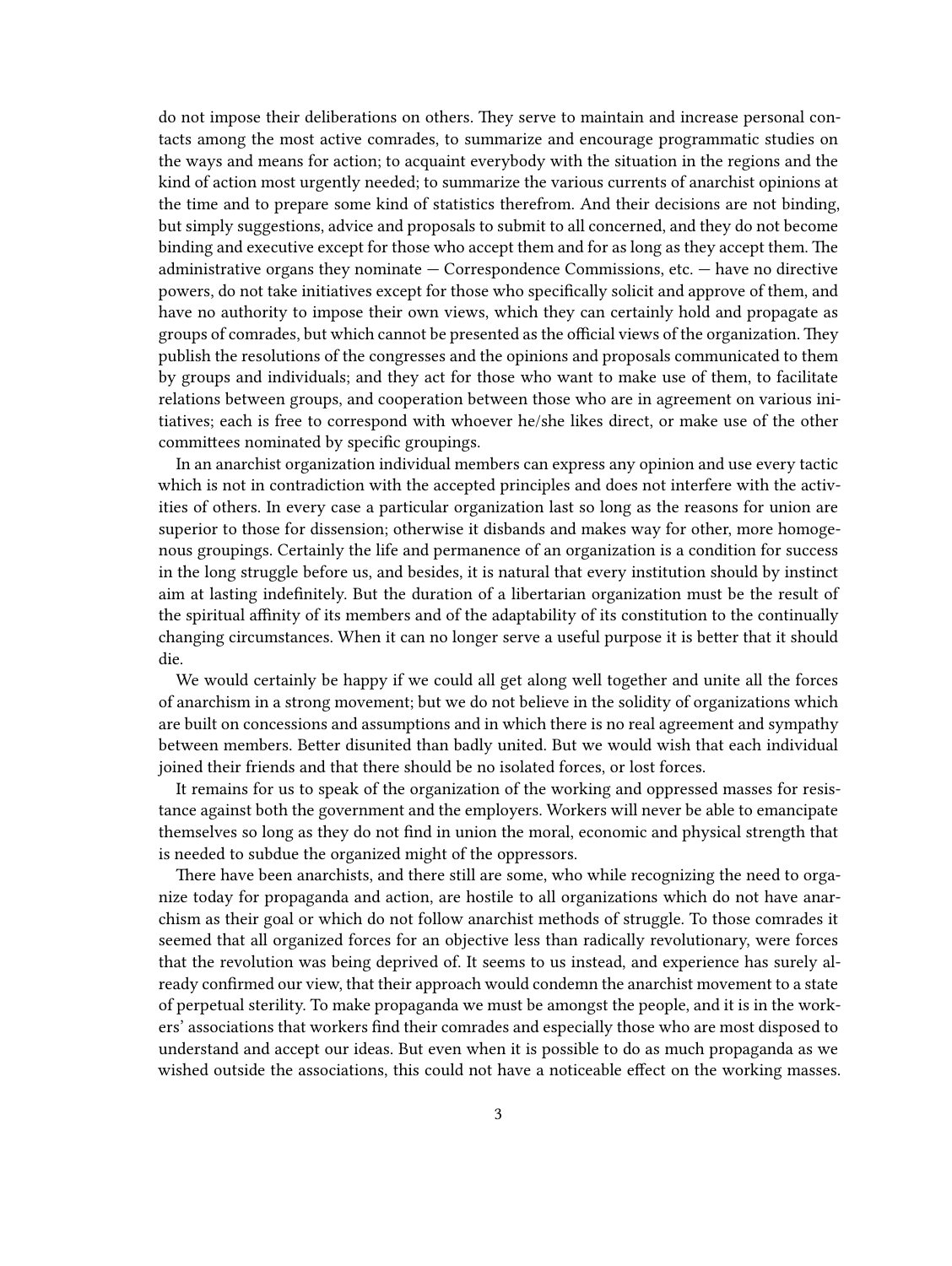Apart from a small number of individuals more educated and capable of abstract thought and theoretical enthusiasms, the worker cannot arrive at anarchism in one leap. To become an convinced anarchist, and not in name only, they must begin to feel the solidarity that joins them to their comrades, and to learn to cooperate with others in defense of common interests and that, by struggling against the bosses and against the government that supports them, should realize that bosses and governments are useless parasites and that the workers could manage the domestic economy by their own efforts. And when the worker has understood this, he or she is an anarchist even if they do not refer to themselves as such.

Furthermore, to encourage popular organizations of all kinds is the logical consequence of our basic ideas, and should therefore be an integral part of our programme. An authoritarian party, which aims at capturing power to impose its ideas, has an interest in the people remaining an amorphous mass, unable to act for themselves and therefore always easily dominated. And it follows, logically, that it cannot desire more than that much organization, and of the kind it needs to attain power: Electoral organizations if it hopes to achieve it by legal means; Military organization if it relies on violent action. But we anarchists do not want to emancipate the people; we want the people to emancipate themselves. We do not believe in the good that comes from above and imposed by force; we want the new way of life to emerge from the body of the people and correspond to the state of their development and advance as they advance. It matters to us therefore that all interests and opinions should find their expression in a conscious organization and should influence communal life in proportion to their importance.

We have undertaken the task of struggling against existing social organization, and of overcoming the obstacles to the advent of a new society in which freedom and well being would be assured to everybody. To achieve this objective we organize ourselves and seek to become as numerous and as strong as possible. But if it were only our anarchist groupings that were organized; if the workers were to remain isolated like so many units unconcerned about each other and only linked by the common chain; if we ourselves besides being organized as anarchists in a federation, were not as workers organized with other workers, we could achieve nothing at all, or at most, we might be able to impose ourselves … and then it would not be the triumph of anarchism, but our triumph. We could then go on calling ourselves anarchists, but in reality we should simply be rulers, and as impotent as all rulers are where the general good is concerned.